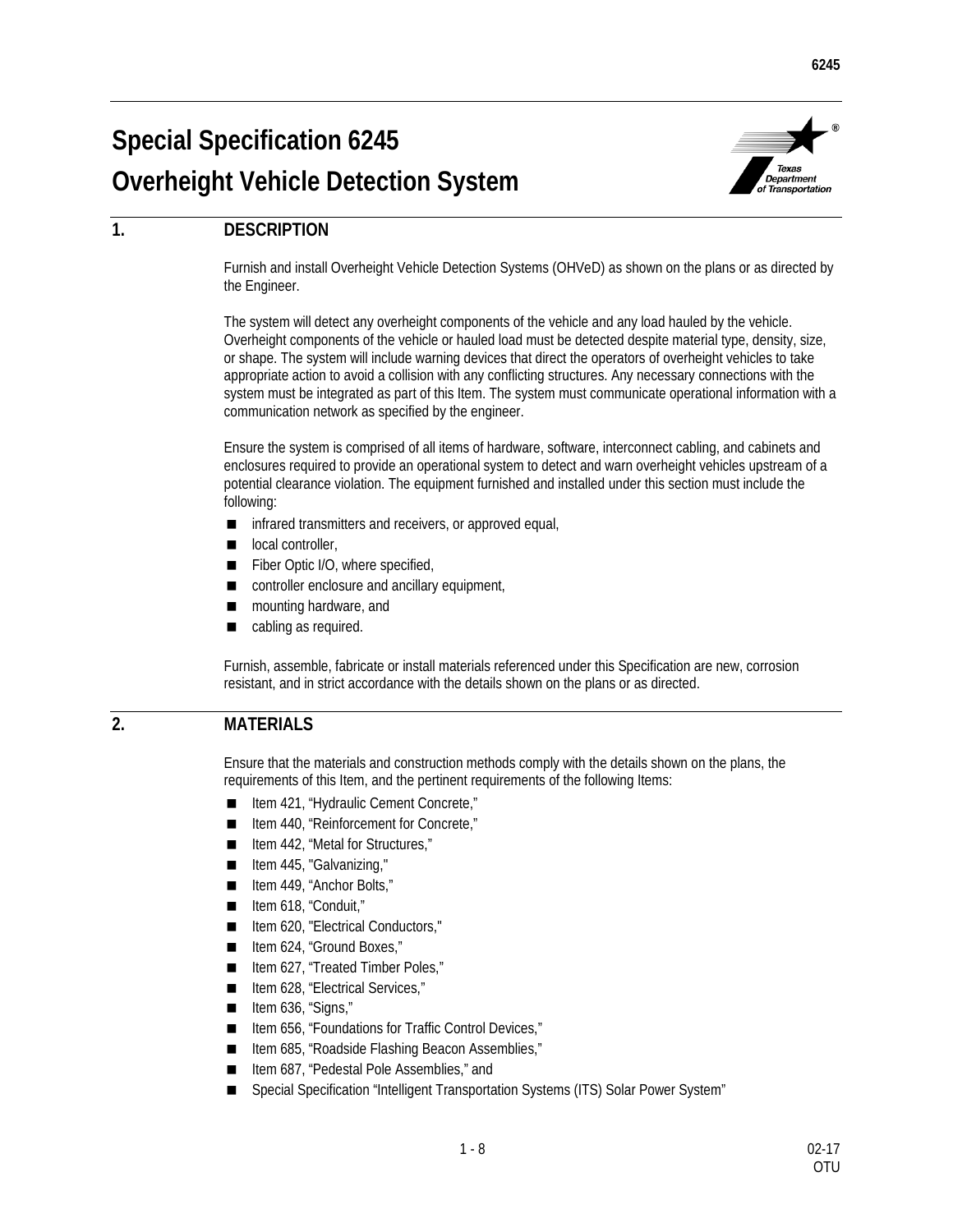### 3.1. **Overheight Detection.**

- 3.1.1. **Detector Performance.** Provide a complete system that will detect objects that dynamically cross a usercreated horizontal elevated plane at a user-determined height above the roadway surface. The detection system will be positioned so that it only detects objects moving in one travel direction. The detection system will utilize infra-red or red source technology, or approved equal and spectrally matching detectors mounted on poles positioned on opposite sides of the approach at locations shown on the plans. Alternate detection technology may be used with the approval of the Engineer. Furnish units with an effective detection range of 10 ft. to 200 ft. with a reaction speed range of 1 mph to 75 mph for a 2.5 in. diameter object that extends 1 in. above the height of the detectors. Provide detection system that negates the effect of ambient light and an internal environmental control that reduces operational failure from fog condensation and insects.
- 3.1.2. **Overheight Detector Unit.** Furnish units that are solid state with printed circuit boards and regulated power. Furnish units that do not exceed a maximum overall size of 18 in. Width x 19 in. Length x 10 in. Depth, or as approved by the Engineer.
- 3.1.3. **Housings.** Provide medium duty anodized aluminum, fiberglass, or equivalent housing not less than 1/8 in. thick, rated National Electrical Manufacturer's Association (NEMA) 3R or better.
- 3.1.4. **Access.** Provide transmitter, remote, receiver, and master units required to operate the equipment. The enclosure will maintain its structural integrity for the operational life of the equipment, and allow access for control adjustment and electrical interconnection without the use of any special tools.
- 3.1.5. **Controller Unit.** Provide a local controller unit that controls the system at the design location shown on the plans. The local controller unit will continuously monitor detector inputs for a positive overheight detection reading. When the detectors sense an overheight vehicle, the controller will activate the warning components of the system. Circuit breaker protection must be incorporated into the controller. Provide user-configurable settings on the controller for adjusting the duration of the activation of the warning components to accommodate anticipated travel conditions. The controller unit may be located in the detection unit housing or in a separate enclosure.

#### 3.2. **Mounting Poles.**

- 3.2.1. **Mounting Provision.** Furnish mounting hardware that will securely attach the detection equipment to a vertical cylindrical pole that does not require any machining operation. The attachment will not stress or deform the unit and will prevent the movement of the unit in any direction by the force of developed wind. Furnish mounting hardware that has the capability of adjustment to the angular orientation of the optical axis in both the horizontal and vertical plane over an angular range of  $\pm 5^{\circ}$ .
- 3.2.2. **Unit Mounting.** Provide structural member that supports the dead weight of the equipment, resists dynamic external forces and that allows for detectors to be adjustable in the vertical plane. Structural members may include an existing metal pole, a new metal pole, a timber pole in accordance with Item 627, "Treated Timber Poles," or a bridge mount as shown in the plans. New metal poles will conform in all structural aspects of Item 610, "Roadway Illumination Assemblies," and will not include any aspects related to illumination. Support structure will be approved by the Engineer.
- 3.2.3. **Mounting Location.** Install all poles and foundations outside of the clear zone or behind barrier protection as shown on the plans.
- 3.3. **Warning Components.**
- 3.3.1. **Warning Signs.** Integrate (a) static sign(s) as shown on the plans that directs detected overheight vehicles to take appropriate action. Provide four flashing beacons with each static sign, as shown in the plans.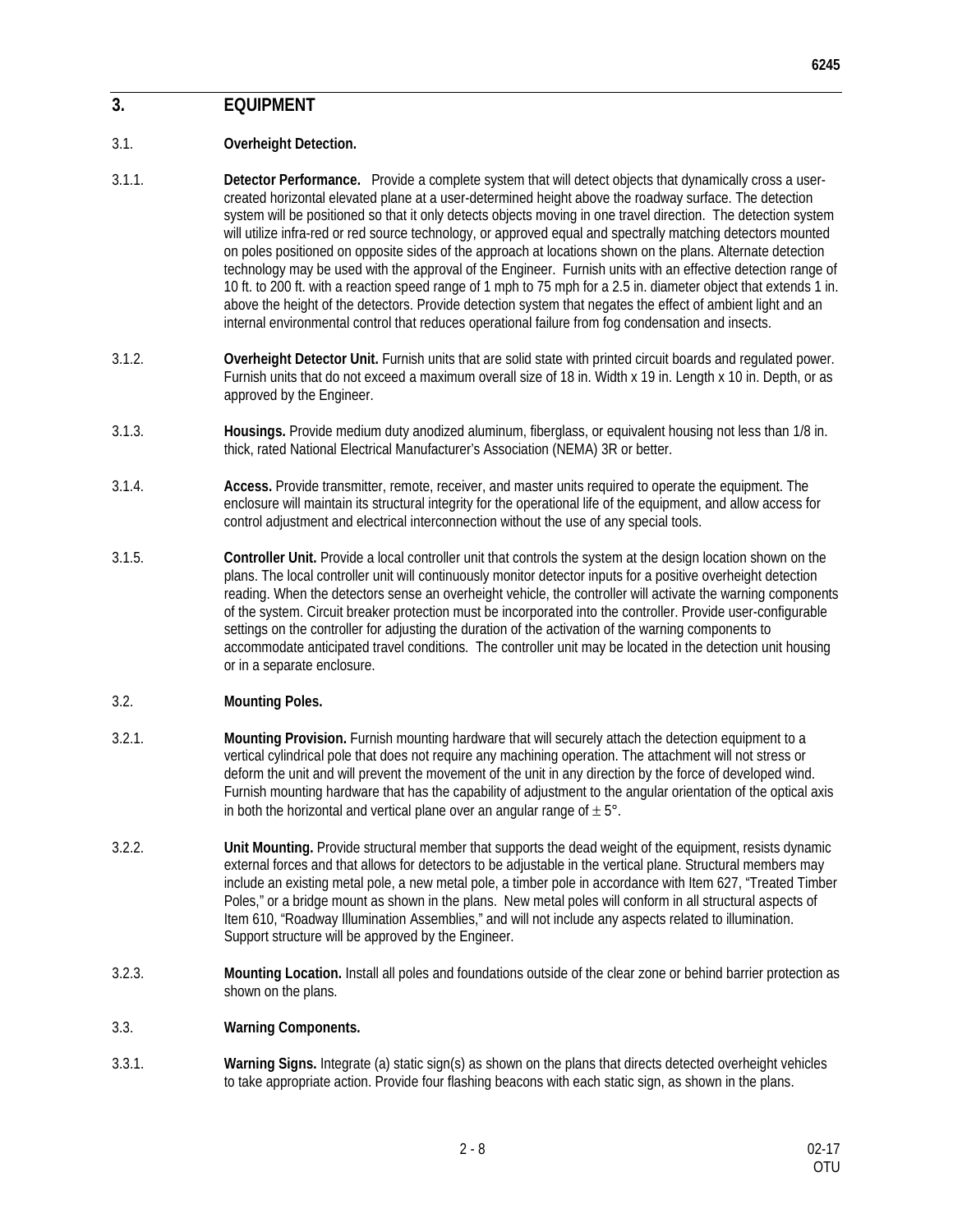Flashing beacons will conform to Roadside Flashing Beacon Assembly. The static sign assembly will conform all essential elements of the sign to Texas MUTCD standards.

**Physical Hard-Wired Connection.** Provide a Fiber Optic I/O system between the OHVeD controller and the flashing beacons, as shown on the plans, and is supported by the OHVeD system.

- 3.4. **Environmental Requirements.**
- 3.4.1. **Metrological Conditions.** Provide equipment that operates and meets all of the requirements of this specification under the following atmospheric conditions:
	- Temperature: -40°F to  $135^{\circ}$ F (-40°C to  $57^{\circ}$ C),
	- Relative Humidity: 0 to 100%,
	- Rain: 2 in. per hour rate,
	- $\blacksquare$  Snow: 5 in. per hour rate,
	- Fog: 200 ft. visibility, and
	- Wind Velocity: AASHTO 2013 LTS Design Spec, "Wind Velocity and Ice Zones."
- 3.4.2. **Metrological Conditions.** Furnish equipment that operates properly when the sun is outside 10° axis of the receiver/master unit in its installed configuration. If the above requirements cannot be met, the equipment will be deemed satisfactory if explicit installation information is provided by the manufacturer such that the rays of the sun will not interfere with the proper operation of the equipment. This provision includes reflections from vehicles.

**Shadow Effect.** Furnish equipment that ensures that light intensity caused by the shadow of passing clouds will not interfere with the proper operation of the equipment.

- **3.5 System Communication Requirements.**
- 3.5.1. **Fiber Optic I/O System.** Where shown on the plans, provide an Industrial grade fiber optic I/O communications link between the OHVeD controller and flashing beacon assembly. The fiber optic I/O unit must meet the following:
	- Outdoor rating of IP 67, or better,
	- ,
	- Support Type C outputs (normally open and normally closed),
	- Support 3 terminals per relay (common, NO, NC),
	- Support multiple user-programmable channels,
	- Support single-mode ST fiber connectors
	- Require a maximum of 7W power supply.

The fiber optic I/O device must be compatible with the manufacture of the OHVeD system.

- 3.5.2 **Physical Hard-Wired Connection.** Where shown on the plans, provide hard-wired communication using twisted-wire pair to communicate with the OHVeD unit. This configuration is typically utilized for long-term equipment deployment and supplies both power and communications.
- 3.5.3. **Communication Requirements.** Consistent with Section 3.5 of this Item, and consistent with the plans, the OHVeD will include a communications port, rs232 and/or Ethernet port, for future integration with the traffic management center. construction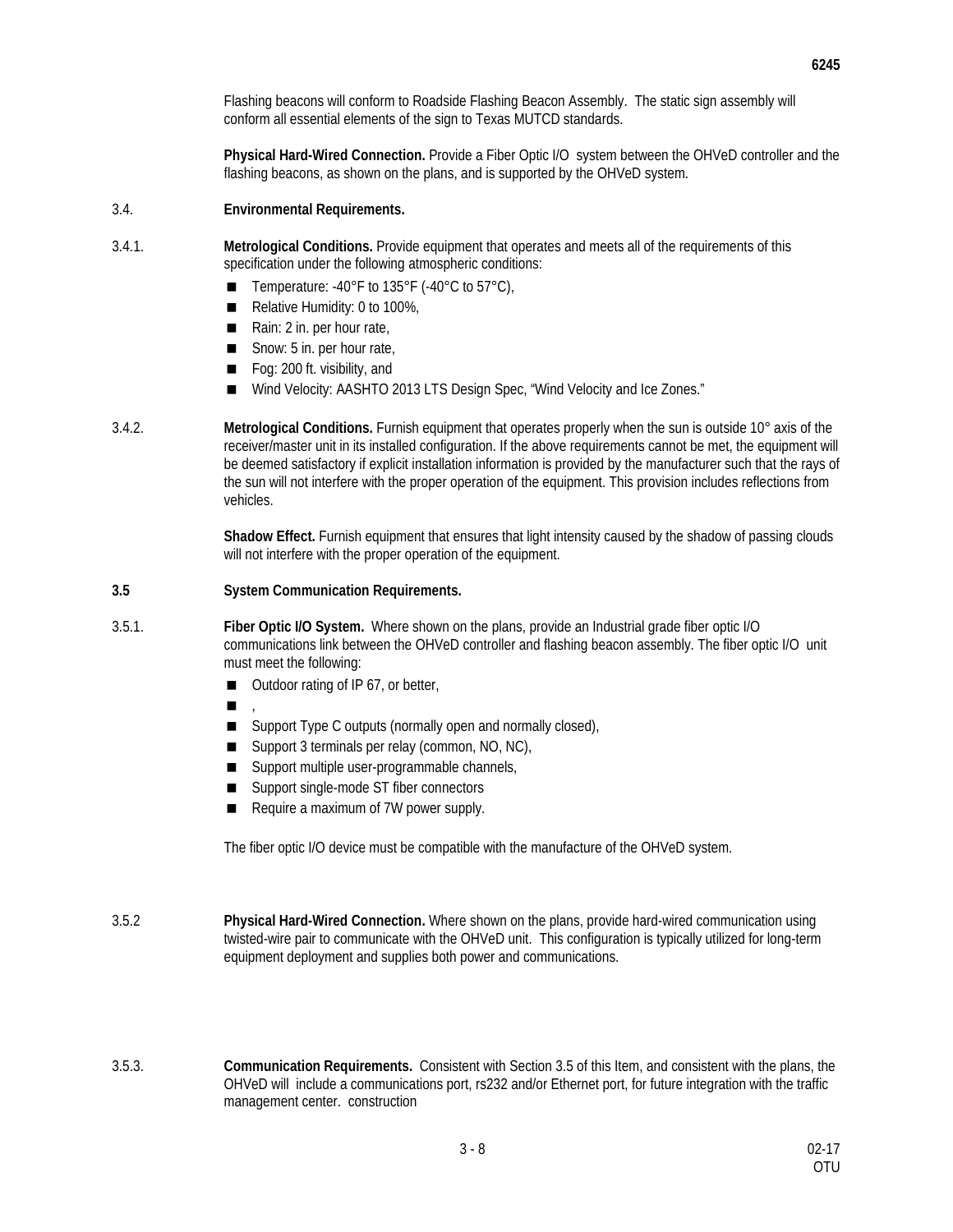- 3.6. **Alignment.** Allow for directional adjustment and aiming after initial installation. Perform basic alignment of the detectors either manually or electronically. Perform this step on both the transmitter/remote and receiver/master unit locations as per the manufacturer's guidelines and recommendations.
- 3.7. **Foundations.** Construct all foundations for detecting units, and other system support structures in accordance with Item 416, "Drilled Shaft Foundations."
- 3.8. **Mounting Height.** Mount the transmitter/remote and receiver/master unit to detect the presence of vehicles that exceed the specified vertical height.
- 3.9. **Installation.** Install OHVeD system in accordance with the manufacturer's specifications to achieve specified accuracy and reliability. Install OHVeD system so that proper operation of the equipment will commence within 15 seconds after restoration of power. Install all system components at the locations shown on the plans or as directed by the Engineer.

Install pole, breakaway base, local control cabinet, connectors, wiring, signal beacons, sign, and foundation as shown on the plans, or as directed by the Engineer. Install the flasher controller assembly in the ITS cabinet. Install watertight breakaway electrical fuse holders in all line and neutral conductors at the breakaway base.

Install foundations, poles, and associated cabinets outside of the clear zone or behind barrier protection.

Use established industry and utility safety practices to erect assemblies near overhead or underground utilities. Contractor to coordinate with local utility companies. Contact information is identified in the General Notes. Consult with the appropriate utility company before beginning such work.

If such a system is shown on the plans, install solar power system in accordance with Special Specification "Intelligent Transportation Systems (ITS) Solar Power System."

- 3.10. **Testing.**
- 3.10.1. **New Installations.** Unless otherwise shown on the plans, perform the following tests on the applicable equipment or systems.
- 3.10.1.1. **Test Procedures Documentation.** Provide 5 copies of the test procedures and target values, as well as blank data forms 30 days prior to testing for each test required in this specification. Include the sequence of the tests in the procedures. The Engineer will comment, approve, or reject test procedures within 30 days after Contractor submission of test procedures. Contractor to resubmit, if necessary, rejected test procedures for final approval within 10 days to the Engineer. Review time is calendar days. Contractor to conduct all tests in accordance with the approved test procedures.

Record test data on the approved data forms. The Engineer will have the opportunity to witness all testing. Provide the Engineer a minimum of 10 working days advance notice of all testing. The manufacture, or authorized representative of the Contractor, must sign and date each test conducted.

Provide written notice to the Engineer within 48 hr. of discovery of any testing discrepancy identified during testing by the Contractor. Furnish data forms containing the acceptable range of expected results as well as the measured values.

- 3.10.1.2. **Demonstration Test.** Conduct a demonstration test on the following equipment at an approved Contractor facility: applicable detection and warning elements including, but not limited to infrared technology, beacons and dynamic message sign (if used).
- 3.10.1.2.1. **Operational Test.** Power on all components of the OHVeD system and run for at least 15 min. Ensure that all components contained within the project requirements are operating correctly. Perform the following tests: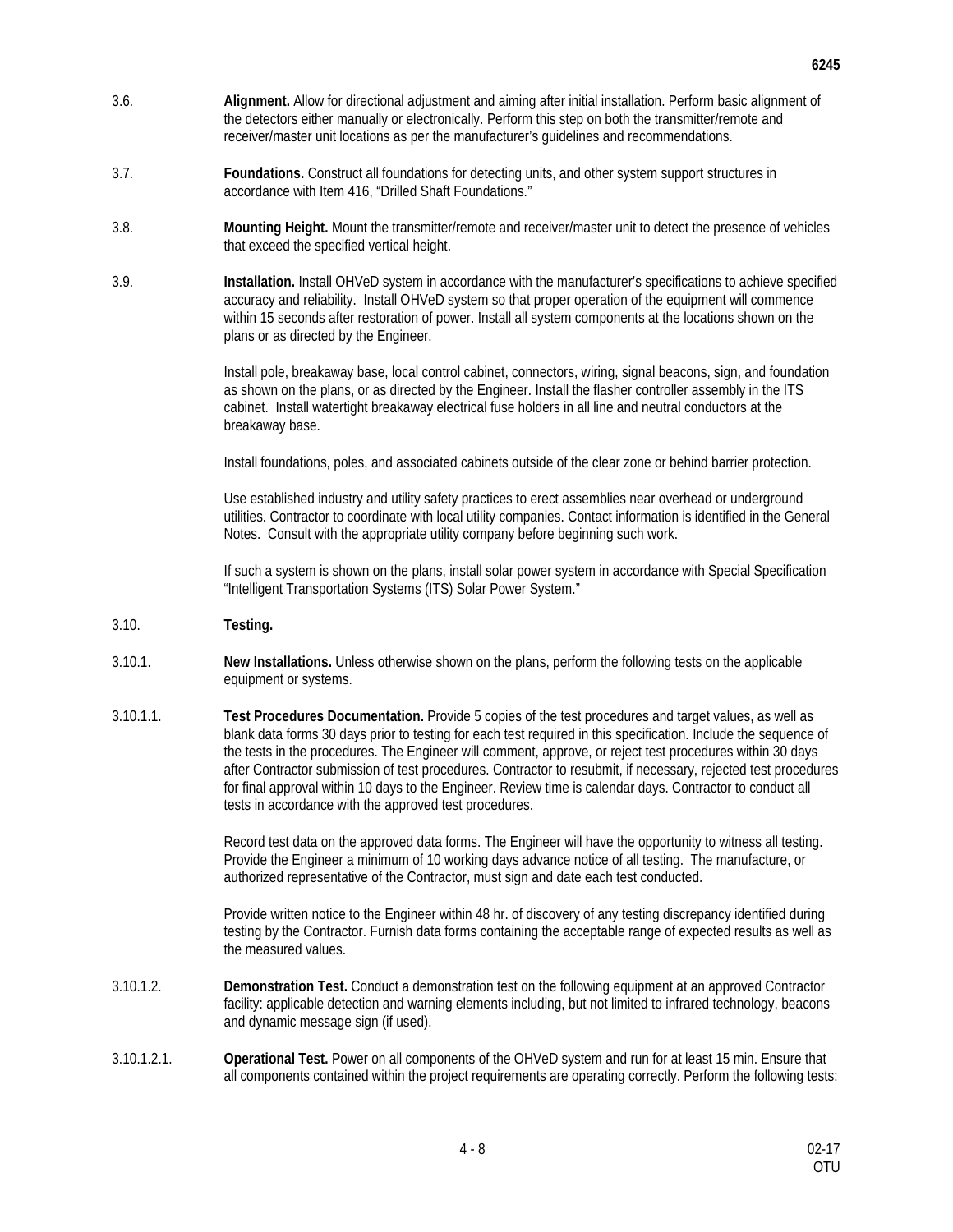**Detection.** Set up the detection equipment at a mutually agreed upon location to represent a field installation. Set up the detection equipment (infrared sensors) at a separation distance of at least 100 feet apart. Mount the detection equipment at a height of at least 5 ft. above the pavement but no more than 7 ft. above the pavement. Align the sensors for proper operation. Using a test vehicle of sufficient height and mass pass through the detection beam. Monitor the OHVeD system controller to identify that the test vehicle was registered by the system. Repeat this component test per the manufactures recommendation, but not less than 20 times. Record the results on the approved data forms.

**Warning Signs.** Test the OHVeD system using the configuration setup above. For each passing of the test vehicle the controller should trigger the visual warning device, such as the flashing beacon. Monitor the results and record the results on the approved data forms.

**Other tests.** Additional tests should be performed based on the Vendor's recommendations that support the OHVeD system meets the functional requirements of this specification.

- 3.10.1.3. **Field Acceptance (Stand-Alone) Test.** Conduct a field acceptance test for each unit after installation as required by the Engineer in order to demonstrate compliance with the functional requirements with this Specification. Ensure Vendor is present throughout field acceptance test to provide support. Exercise all stand-alone (non-network) functional operations. Notify the Engineer 5 working days before conducting this test. The field acceptance test will consist of the following:
- 3.10.1.3.1. **Physical Construction.** Document physical construction is completed in accordance with the plans and specifications.
- 3.10.1.3.2. **Electrical and Communication.** Document that all connectors for grounding, surge suppression, and electrical distribution are tightened correctly. Document all power supplies and circuits are operating under the proper voltages. Document all power and communications cables are terminated correctly, secured inside the cabinet, and fitted with appropriate connectors in accordance with the latest version of the National Electrical Code (NEC).
- 3.10.1.3.3. **Proper Equipment Function.** Document that all OHVeD system equipment is operating and functioning in accordance to this Specification. This includes: detection, communication between the detection units and the controller, controller functions, warnings, and data logging. Ensure that the detection beam height(s) are in accordance with the plans.
- 3.10.1.4. **Final Acceptance Test.** Following completion of the demonstration test, and stand-alone test, , provide completed data forms containing all collected data, including quantitative results for all tests, a set of "as built" working drawings, and a written request to begin a data communication and final acceptance test. Provide "as built" working drawings to the Engineer indicating the actual material, equipment, and construction of the various subsystem components, including established and calculated XY coordinates based on project control points provided by the Engineer, when shown on the plans.

Within 10 calendar days of the request, execute a data communications test using a Department supplied software program or Contractor supplied software approved by the Department. The data communications test may be executed by the Engineer or the Contractor with the prior approval of the Engineer. The purpose of this test is to verify that the communications plant will operate with application software provided by the State.

Perform the data communications test for a period of 72 hr. If a message error or component failure occurs anywhere in the network, resume the test once repairs are completed for a new 72 hr. period. All components of the communications network must operate as an integral system for the duration of the test.

A message error is defined as the occurrence of a parity error, framing error, or data error in any component of the message. The error free message rate is defined as the ratio of the number of messages in which no message error occurs to the number of messages transmitted. The error free message rate must exceed 99.99% for acceptable transmission quality, both for the system as a whole, and for each component of the network.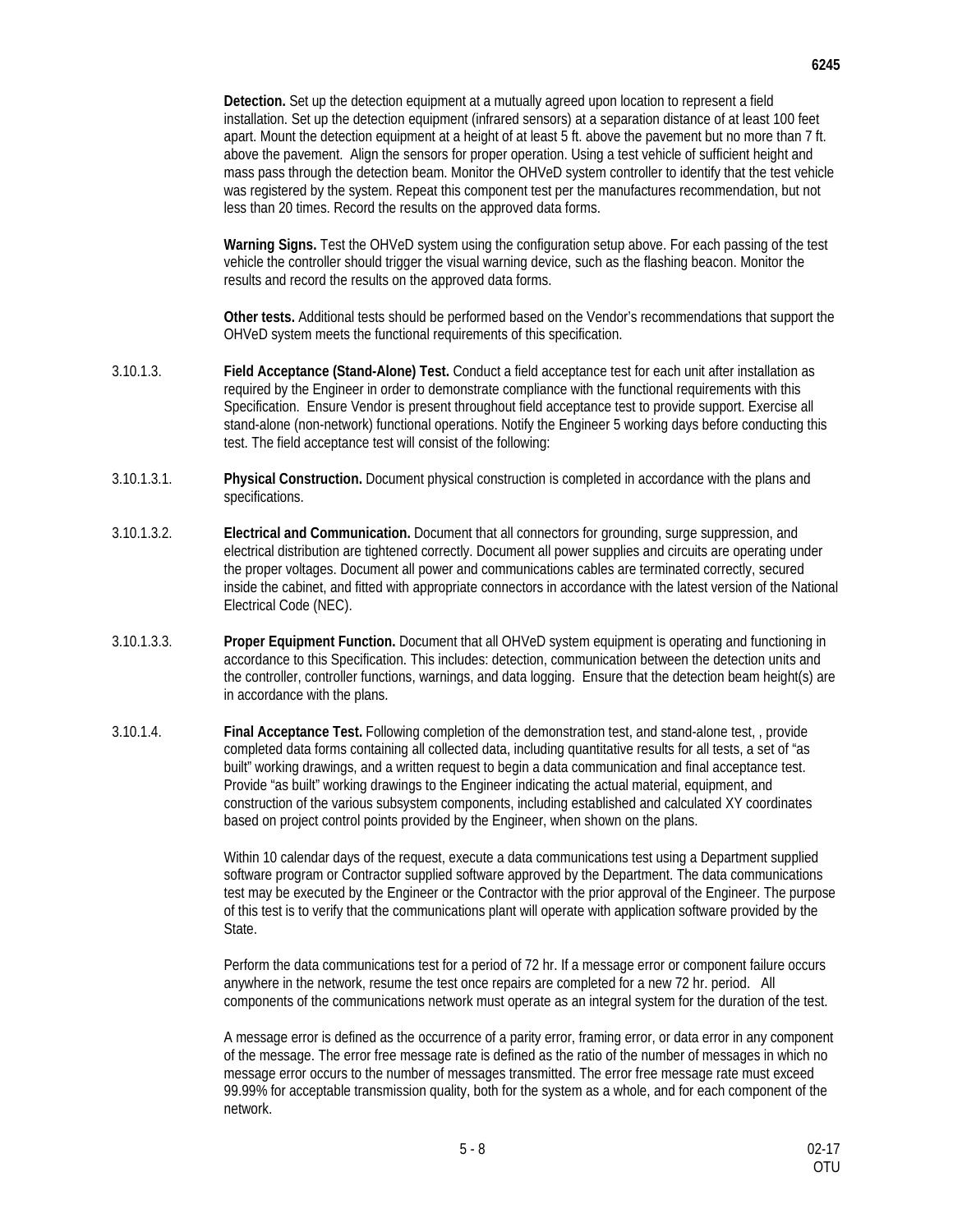Provide all additional test results to the Engineer for review once a successful data communications test has been completed.

Notify the Engineer of any defects suspected in integration or function of material or equipment. Investigate any suspected defects and correct if necessary. Provide a report of finding within 2 calendar days of notice of any suspected defects. Describe the nature of the any defects reported and any corrective action taken in the report. The integrated subsystems must operate defect free as a single complete system for a minimum of 72 continuous hours during a 30 calendar day review period. If the number of defects or frequency of failures prevents any subsystems from operating as described above, the Engineer may reject the entire subsystem(s) integration test results and resume contract time. Provide any necessary corrections and resubmit subsystem(s) integration test results and a request to begin a final acceptance test which may include "as built" plans and a data communications test.

The system under this Item will not be accepted until the system, inclusive of all subsystems, has operated satisfactorily for a period of 90 days and in full compliance with the plans and specifications after approval of all submitted test results and reports.

3.10.1.5. **Consequences of Test Failure.** If a unit fails a test, submit a report describing the nature of the failure and the actions taken to remedy the situation prior to modification or replacement of the unit. If a unit requires modification, correct the fault and then repeat the test until successfully completed. Correct minor discrepancies within 15 days of written notice to the Engineer. If a unit requires replacement, provide a new unit and then repeat the test until successfully completed. Major discrepancies that will substantially delay receipt and acceptance of the unit will be sufficient cause for rejection of the unit.

> Failure to satisfy the requirements of any test is considered a defect and the equipment is subject to rejection by the Engineer. The rejected equipment may be offered again for retest provided all noncompliance has been corrected.

If a failure pattern develops in similar units within the system, implement corrective measures, including modification or replacement of units, to all similar units within the system as directed. Perform the corrective measures without additional cost or time extension of the contract period.

- 3.10.1.5.1. **Consequences of Design Approval Test Failure**. If the equipment fails the design approval test, correct the fault within 30 days and then repeat the design approval test until successfully completed.
- 3.10.1.5.2. **Consequences of Demonstration Test Failure.** If the equipment fails the demonstration test, correct the fault within 30 days and then repeat the demonstration test until successfully completed.
- 3.10.1.5.3. **Consequences of Field Acceptance (Stand-Alone) Test Failure.** If the equipment fails the stand-alone test, correct the fault within 30 days and then repeat the stand-alone test until successfully completed.
- 3.10.1.5.4. .
- 3.10.1.5.5. **Consequences of Final Acceptance Test Failure.** If a defect within the system is detected during the final acceptance test, document and correct the source of failure. Once corrective measures are taken, monitor the point of failure until a 30 consecutive day period free of defects is achieved.

If after completion of the initial test period, the system downtime exceeds 72 hr. or individual points of failure have not operated for 30 consecutive days free of defects, extend the test period by an amount of time equal to the greater of the downtime in excess of 72 hr. or the number of days required to complete the performance requirement of the individual point of failure.

- 3.11. **Experience Requirements.**
- 3.11.1. **Contractor Experience Requirements.** Contractor or designated subcontractor must meet the following experience requirements: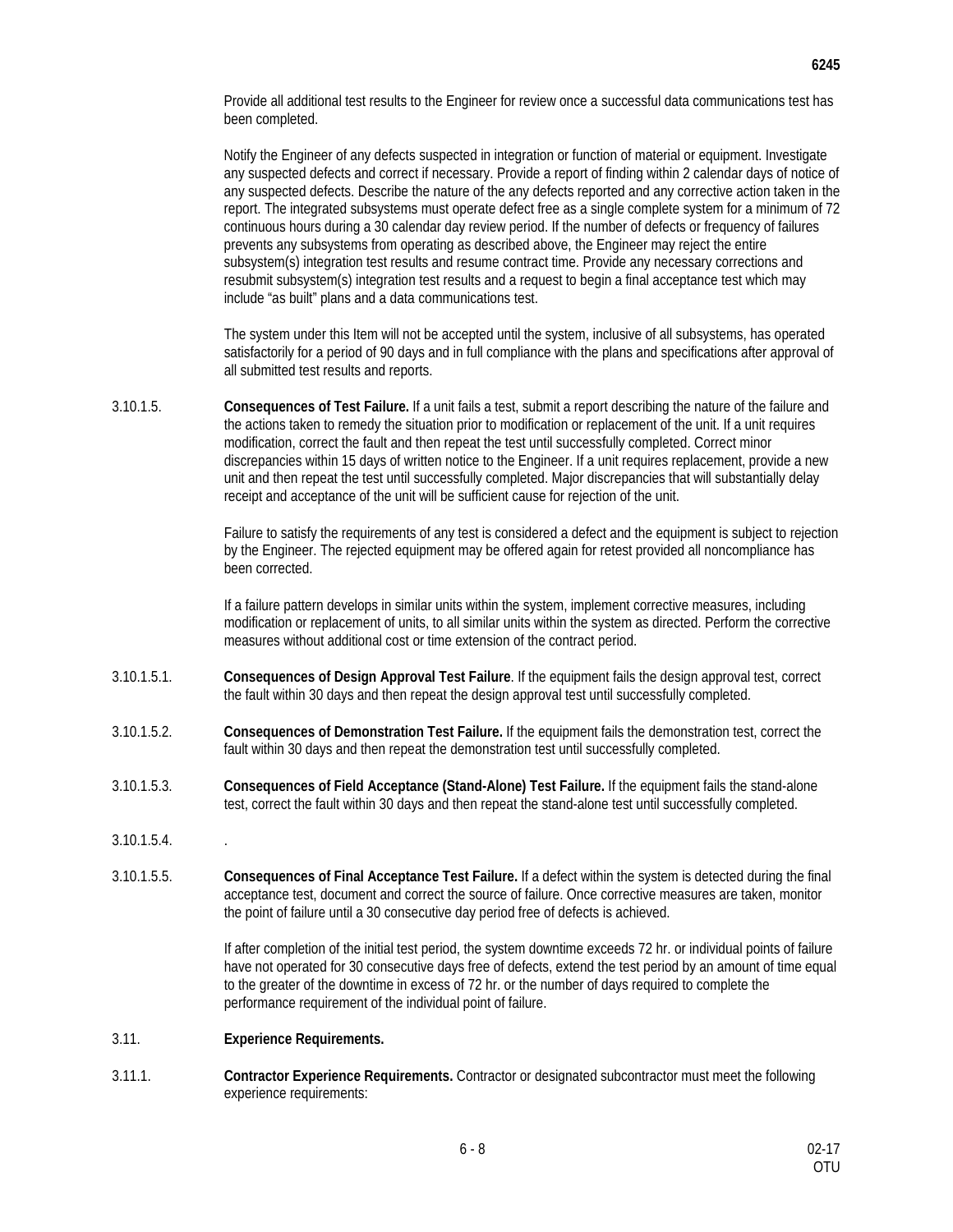- 3.11.1.1. **Completed Projects.** Demonstrate experience from one completed project where the personnel installed, tested and integrated various network equipment combined as a system to create an operational function. This may include such systems as high-water detection and warning systems, variable speed limit systems, wrong-way detection and warning systems, roadway weather detection and warning systems, or similar applications of technology requiring specialized equipment, electrical, and networking. If these requirements cannot be met, the Contractor must have completed a minimum of 3 projects consisting of ITS equipment installation and integration and must work closely with the OHVeD System Manufacturer to perform the installation to meet all the requirements in this Item. The completed system installation must have been in continuous satisfactory operation for a minimum of 1 yr.
- 3.11.1.2. **Equipment Experience.** Demonstrate experience from one ITS project (may be from one of the three projects in the preceding paragraph) in which contractor personnel worked in cooperation with technical representatives of equipment suppliers to perform specific stages of work. If these requirements cannot be met, the Contractor must work closely with the Manufacturer to ensure the system equipment meets the requirements in this Item. The Contractor can submit experience of the manufacturer as one of the ITS projects provided that the manufacturer must be on-site during installation, operational turn-on, and acceptance of the completed OHVeD system.

Submit the names, addresses and telephone numbers of the references that can be contacted to verify the experience requirements given above.

3.12. **Training.** Conduct a training class for a minimum of 16 hr., unless otherwise directed, for up to 10 representatives designated by the Department on procedures of installation, operations, programming hardware settings, IP programming, port settings, testing, maintenance, troubleshooting, and repair of all equipment specified within this specification. Submit to the Engineer for approval, 10 copies of the training material at least 30 days before the training begins. Conduct training within the local area unless otherwise authorized by the Engineer. Provide 4 hr. of training to Department Personnel in the operation, setup, and maintenance of the fiber optic I/O system supplied within this Item. Provide instruction and materials for a maximum of 10 individuals. The User's Guide is not an acceptable substitute for practical classroom training.

All training is subsidiary to this Item.

#### 3.13. **Documentation and Warranty.**

- 3.13.1. **Documentation Requirements.** Provide a minimum of 2 complete sets of operation and maintenance manuals in bound hard copy format, as well as an electronic copy in Adobe PDF format on a CD/DVD or removable flash drive that include the following:
	- complete and accurate wiring schematic diagrams,
	- complete installation procedures,
	- compliance matrix documenting conformance to this specification,
	- complete performance specifications (functional, electrical, mechanical and environmental) on each unit of the system,
	- complete parts list including names of vendors for parts not identified by universal part number such as JEDEC, RETMA, or EIA,
	- pictorial of component layout on circuit board,
	- complete maintenance and trouble-shooting procedures,
	- complete stage-by-stage explanation of circuit theory and operation,
	- $\blacksquare$  testing procedures and blank test forms,
	- recovery procedures for malfunction,
	- instructions for gathering maintenance assistance from manufacturer, and
	- **number 10** provide the Department with certification documentation verifying conformance with environmental and testing requirements contained in this special specification. Certifications may be provided by the manufacturer or through independent certified labs.